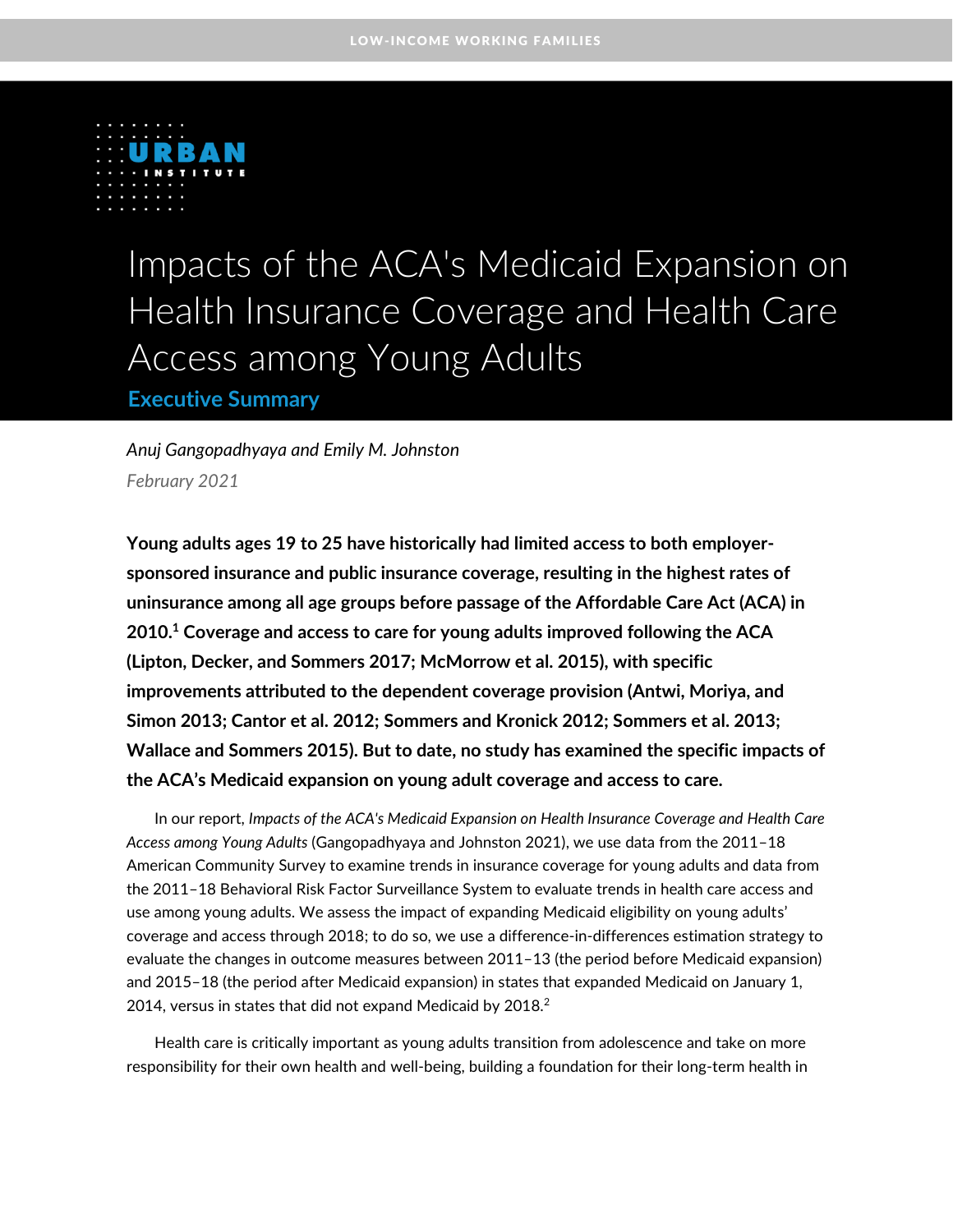adulthood.<sup>3</sup> Yet, young adults receive overall health care, office-based care, and preventive services at low rates (Lau et al. 2013; 2014) and have historically had the highest uninsurance rate among all age groups.<sup>4</sup> Before the ACA, adolescents in low-income households often aged out of eligibility for public health insurance coverage through Medicaid or the Children's Health Insurance Program as they entered adulthood. Further, young adults' employment patterns made them less likely than older adults to have an offer of employer-sponsored insurance coverage (Holahan and Kenney 2008).

The ACA included numerous provisions that could affect health insurance coverage for young adults. First, it included the dependent coverage provision, allowing young adults up to age 26 to remain enrolled in a parent's private health insurance plan as a dependent beginning in 2010. Second, though not specifically targeted to young adults, the ACA enabled states to expand Medicaid eligibility to nondisabled, nonelderly adults with incomes up to 138 percent of the federal poverty level (FPL). Third, the ACA established premiums subsidies and cost-sharing reductions for individuals not eligible for Medicaid with household incomes between 100 and 400 percent of FPL in nonexpansion states or household incomes between 138 and 400 percent of FPL in expansion states to purchase Marketplace coverage. Some young adults may have been eligible for Medicaid coverage before the ACA if they were disabled or had low household incomes and qualified for eligibility as parents or through pregnancy, and eligibility rules varied across states. Young adults with household incomes below the FPL but not already eligible for Medicaid in states that did not expand coverage under the ACA fall into the "coverage gap" and are likely ineligible for Medicaid coverage or subsidized Marketplace coverage.

Health insurance coverage and access to care for young adults improved following implementation of all ACA coverage provisions (McMorrow et al. 2015). The dependent coverage provision, specifically, decreased uninsurance and increased access to health care and some measures of health and financial well-being among young adults (Antwi, Moriya, and Simon 2013; Barbaresco, Courtemanche, and Qi 2015; Busch, Golberstein, and Meara 2014; Cantor et al. 2012; Sommers and Kronick 2012; Sommers et al. 2013; Wallace and Sommers 2015). And extensive literature has documented the positive impacts of Medicaid expansion on health insurance coverage, access to care, and health care affordability for nonelderly adults overall, parents, childless adults, women of reproductive age, and other groups (Courtemanche et al. 2017; Daw and Sommers 2019; Guth, Garfield, and Rudowitz 2020; Johnston et al. 2018; Kaestner et al. 2017; McMorrow et al. 2017; Miller and Wherry 2019; Simon, Soni, and Cawley 2017).

But to date, no research has specifically investigated the impact of ACA Medicaid expansion on coverage and access to care for young adults. Our findings are vital to understanding what is at stake if the ACA Medicaid expansion were to be invalidated by the Supreme Court and provide information on the potential gains if additional states were to take up Medicaid expansion.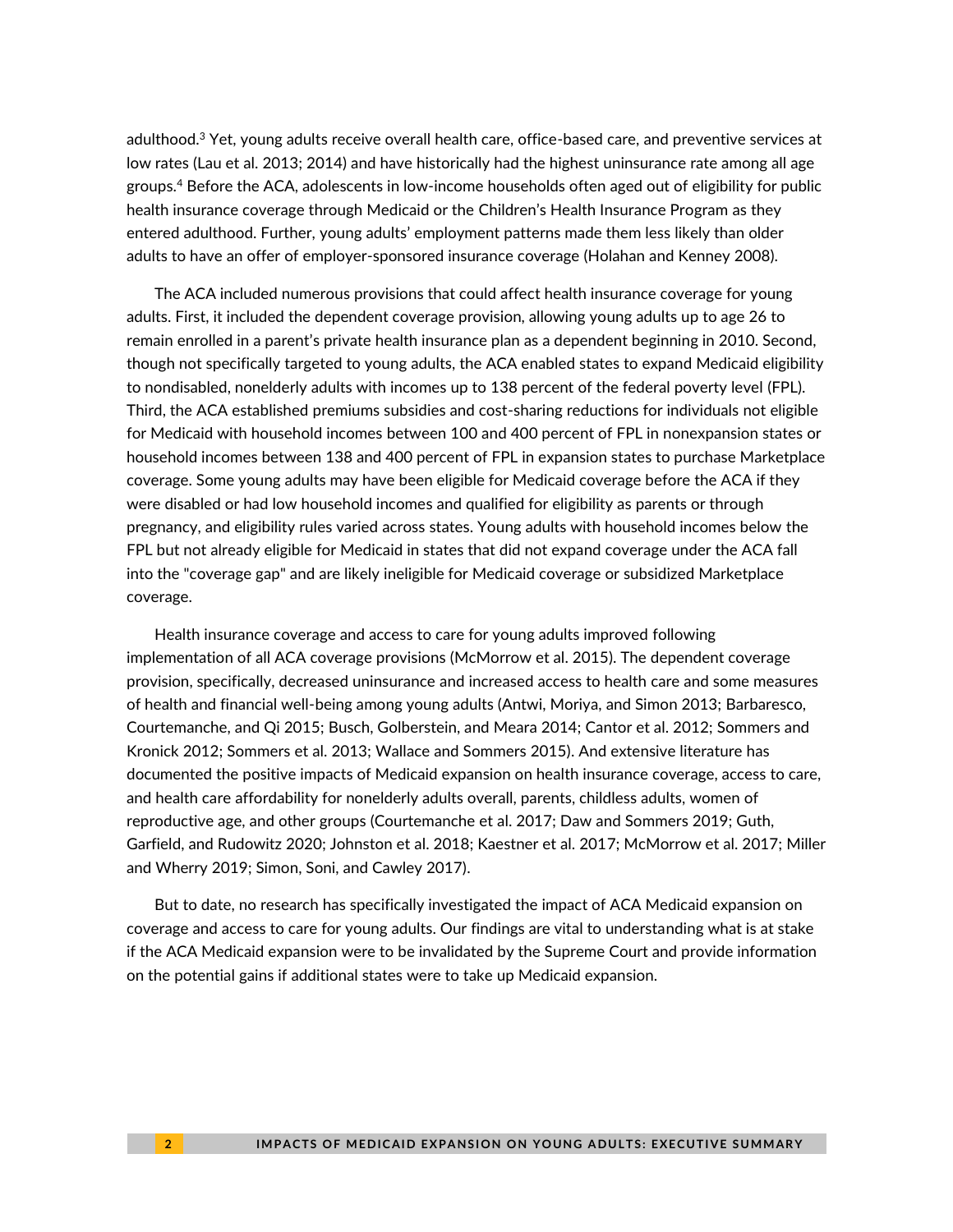# How Have Uninsurance and Medicaid Coverage among Young Adults Changed under the ACA?

- Uninsurance among young adults ages 19 to 25 fell 14.2 percentage points between 2011 and 2018, from 30.2 percent to 16.0 percent. The share of young adults covered by Medicaid increased 4.3 percentage points, from 11.1 percent to 15.4 percent. Changes in both uninsurance and Medicaid coverage were concentrated between 2013 and 2016, when most major ACA coverage provisions were implemented, including Medicaid expansion and the establishment of the Marketplaces.
- The average decline in uninsurance rates was greater in expansion states. Uninsurance rates among young adults ages 19 to 25 declined by 16.4 percentage points, from 27.7 percent in 2011 to 11.3 percent in 2018, in states that expanded Medicaid and by 11.9 percentages points, from 32.8 percent in 2011 to 20.9 percent in 2018, in nonexpansion states.
- <sup>◼</sup> Medicaid coverage among young adults ages 19 to 25 in expansion states increased by 8.6 percentage points from 12.2 percent in 2011 to 20.8 percent in 2018, with the greatest gains concentrated between 2013 and 2015. In nonexpansion states, Medicaid coverage remained unchanged at 9.8 percent over the same period.

# What Was the Impact of ACA Medicaid Expansion on Uninsurance among Young Adults?

- <sup>◼</sup> Through 2018, the ACA Medicaid expansion is associated with a 3.6 percentage-point reduction in uninsurance among young adults, a 13.7 percent decline relative to the average in expansion states between 2011 and 2013.
- When stratifying by race and ethnicity, we find a large reduction in uninsurance for Hispanic young adults (6.0 percentage points), who had the highest pre-ACA uninsurance rate of the racial/ethnic groups in our analysis. Uninsurance declined by 3.7 and 2.5 percentage points for non-Hispanic Black and non-Hispanic white young adults, respectively.
- Among young adults in households with incomes below 200 percent of FPL, Medicaid expansion is associated with a 7.5 percentage-point decline in uninsurance, a 20.1 percent decline relative to the average uninsuance rate in expansion states between 2011 and 2012. Young adults in higher-income households experienced a smaller and insignificant decline in uninsurance of 1.9 percentage points.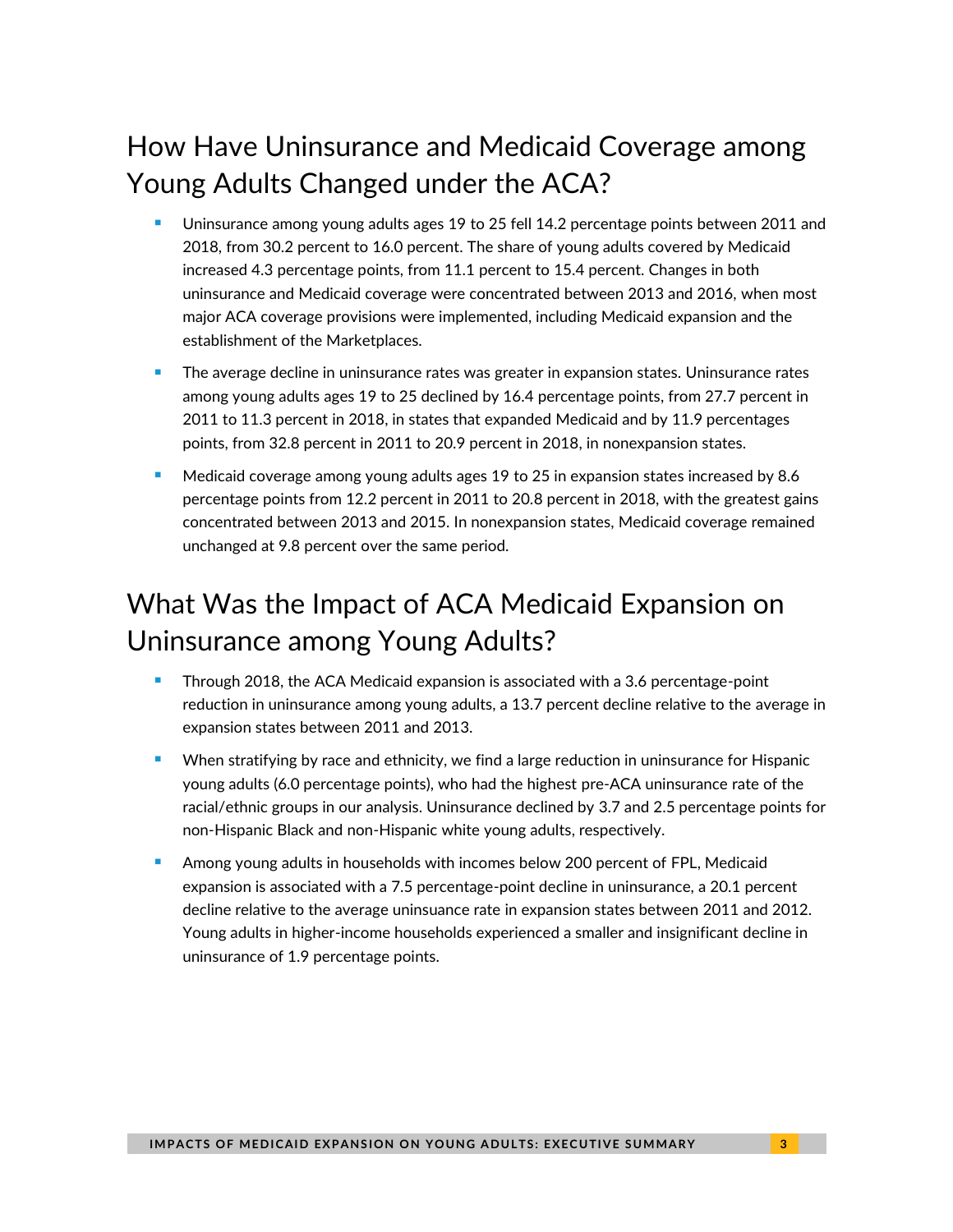# What Was the Impact of ACA Medicaid Expansion on Health Care Access and Use among Young Adults?

- Between 2011-13 and 2015-18, we observe the following patterns in health care access and use among young adults:
	- The likelihood of receiving a routine checkup increased by 5.3 percentage points in expansion states (a 10 percent increase relative to 2011–13) and by 3.5 percentage points in nonexpansion states (a 6 percent increase relative to 2011–13).
	- » The likelihood of delaying needed care because of cost declined by 5.6 and 4.7 percentage points in expansion and nonexpansion states, respectively.
	- » The likelihood of having a personal doctor increased significantly, by 2.1 percentage points, in expansion states but did not change in nonexpansion states.
	- » The likelihood of receiving a flu shot or nasal spray in the past year increased similarly in expansion and nonexpansion states (2.7 versus 2.2 percentage points, respectively).
- Though estimates from difference-in-differences models suggest Medicaid expansion improved health care access and use among young adults, none of these estimates are statistically significant.
- Among young adults ages 22 to 25 without a college degree, Medicaid expansion is associated with a significant increase in the likelihoods of receiving a checkup in the past year (4.1 percentage points) and having a personal doctor (3.5 percentage points). However, we do not find a statistically significant relationship between Medicaid expansion and the likelihoods of delaying needed care because of cost or receiving a flu shot in the past year.
- <sup>◼</sup> Among young adults classified as being in low-income households in the Behavioral Risk Factor Surveillance System, we find Medicaid expansion is associated with increased likelihoods of having a routine checkup in the past year and having a personal doctor (2.2 and 4.1 percentage points, respectively). However, only the effect on having a personal doctor is statistically significant. We find Medicaid expansion is associated with a sizeable decrease in the likelihood of delaying needed care because of cost in the past year (1.6 percentage points) among lower-income young adults and a smaller decline (0.5 percentage points) among higher-income young adults, but these changes are not statistically significant.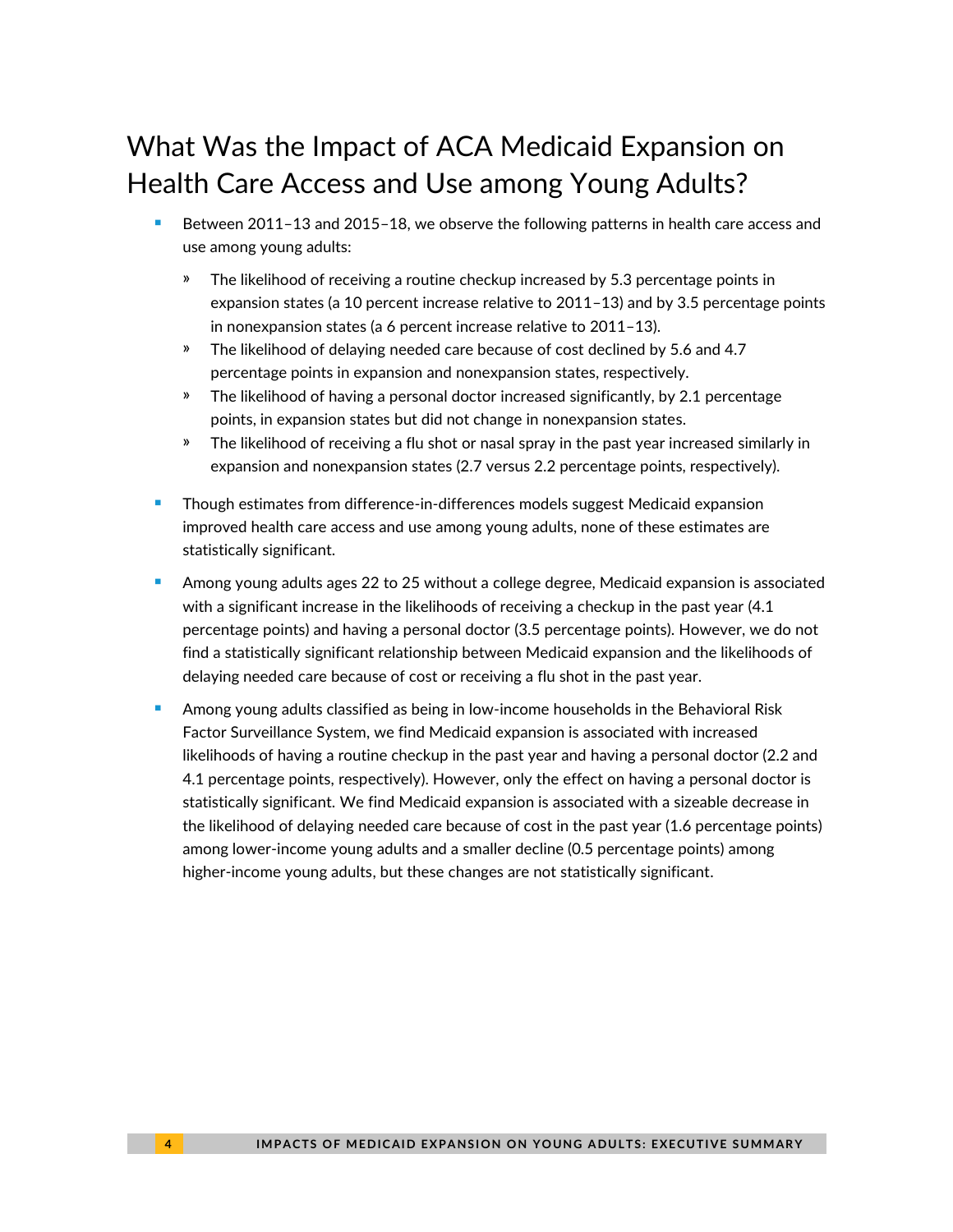# Policy Implications

The ACA's Medicaid expansion increased coverage among young adults and improved access to care among those with low incomes and those ages 22 to 25 without a college degree. These findings suggest the following policy implications:

- Adopting ACA Medicaid expansion in the 12 remaining nonexpansion states could reduce uninsurance and increase access to care among young adults, particularly for those in lowincome households or without a college degree.
- Investment in outreach, such as increased marketing, targeted messaging to young adults, one-on-one enrollment assistance, and improved enrollment systems, could reduce uninsurance among young adults by enrolling those who are uninsured but eligible for Medicaid into the program.
- <sup>◼</sup> For young adults ineligible for Medicaid coverage, expanding availability of Marketplace premiums to those with incomes below the FPL in nonexpansion states, increasing the value of Marketplace premium subsidies, and increasing cost-sharing reductions could reduce uninsurance and improve health care access and use by increasing the affordability of Marketplace coverage.
- Increased coverage alone is unlikely to ensure all young adults can afford to access and use the health care they need. More research is needed to understand barriers to receipt of recommended preventive care among young adults with health insurance.

A recent analysis found young adults would gain more coverage from Medicaid expansion in the remaining states than any other age group (Buettgens 2021). The effects of Medicaid expansion on young adults' health insurance coverage and health care access provide evidence of the initial pathways through which Medicaid expansions could improve young adults' overall health and trajectories of health throughout adulthood. Beyond coverage and access to preventive care, Medicaid expansion may affect young adults' health care use in ways not examined in our report. Thus, ensuring young adults have health insurance coverage and access to affordable care is a critical first step toward long-term health.

#### Notes

- 1 "Another Look at Health Insurance Coverage Rates for Young Adults," *Newsroom* (blog), US Census Bureau, September 6, 2018, [https://www.census.gov/newsroom/blogs/random](https://www.census.gov/newsroom/blogs/random-samplings/2018/09/another_look_at_heal.html)[samplings/2018/09/another\\_look\\_at\\_heal.html.](https://www.census.gov/newsroom/blogs/random-samplings/2018/09/another_look_at_heal.html)
- $2$  See the data and methods section of the main report for more information on American Community Survey and Behavioral Risk Factor Surveillance System outcome measures, sample selection, specification and assumptions of the difference-in-differences approach, and limitations in the empirical approach (Gangopadhyaya and Johnston 2021).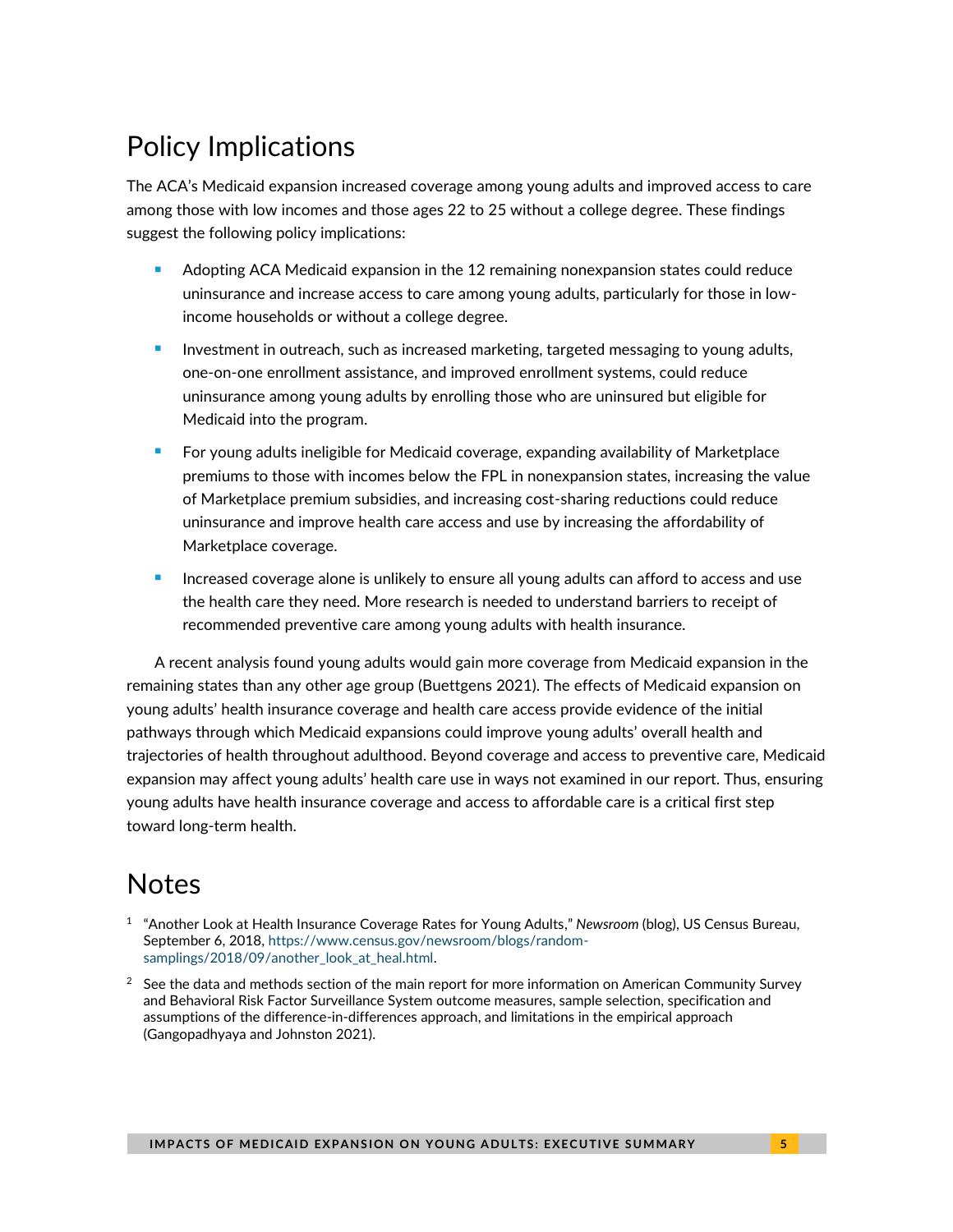- <sup>3</sup> Richard Bonnie and Martin Sepulveda, "Investing in the Health and Well-Being of Young Adults," *Health Affairs Blog*, December 15, 2014, [https://www.healthaffairs.org/do/10.1377/hblog20141215.043313/full/.](https://www.healthaffairs.org/do/10.1377/hblog20141215.043313/full/)
- <sup>4</sup> "Another Look at Health Insurance Coverage Rates," US Census Bureau.

#### References

- Antwi, Yaa Akosa, Asako S. Moriya, and Kosali Simon. 2013. "Effects of Federal Policy to Insure Young Adults: Evidence from the 2010 Affordable Care Act's Dependent-Coverage Mandate." *American Economic Journal: Economic Policy* 5 (4): 1–28[. https://doi.org/10.1257/pol.5.4.1.](https://doi.org/10.1257/pol.5.4.1)
- Barbaresco, Silvia, Charles J. Courtemanche, and Yanling Qi. 2015. "Impacts of the Affordable Care Act Dependent Coverage Provision on Health-Related Outcomes of Young Adults." *Journal of Health Economics* 40: 54–68.
- Buettgens, Matthew. 2021. "[Medicaid Would Have a Larger Impact Than Ever during the COVID-19 Pandemic](https://www.urban.org/research/publication/medicaid-expansion-would-have-larger-impact-ever-during-covid-19-pandemic)." Washington, DC: Urban Institute.
- Busch, Susan H., Ezra Golberstein, and Ellen Meara. 2014. "ACA Dependent Coverage Provision Reduced High Out-of-Pocket Health Care Spending for Young Adults." *Health Affairs* 33 (8): 1361–66. [https://doi.org/10.1377/hlthaff.2014.0155.](https://doi.org/10.1377/hlthaff.2014.0155)
- Cantor, Joel C., Alan C. Monheit, Derek DeLia, and Kristen Lloyd. 2012. "Early Impact of the Affordable Care Act on Health Insurance Coverage of Young Adults." *Health Services Research* 47 (5): 1773–90. [https://doi.org/10.1111/j.1475-6773.2012.01458.x.](https://doi.org/10.1111/j.1475-6773.2012.01458.x)
- Courtemanche, Charles, James Marton, Benjamin Ukert, Aaron Yelowitz, and Daniela Zapata. 2017. "Early Impacts of the Affordable Care Act on Health Insurance Coverage in Medicaid Expansion and Non-Expansion States." *Journal of Policy Analysis and Management* 36 (1): 178–210. [https://doi.org/10.1002/pam.21961.](https://doi.org/10.1002/pam.21961)
- Daw, Jamie R., and Benjamin D. Sommers. 2019. "The Affordable Care Act and Access to Care for Reproductive-Aged and Pregnant Women in the United States, 2010–2016." *American Journal of Public Health*, February, e1– 7. [https://doi.org/10.2105/AJPH.2018.304928.](https://doi.org/10.2105/AJPH.2018.304928)
- Gangopadhyaya, Anuj, and Emily M. Johnston. 2021. *Impacts of the ACA's Medicaid Expansion on Health Insurance Coverage and Health Care Access among Young Adults*. Washington, DC: Urban Institute.
- Guth, Madeline, Rachel Garfield, and Robin Rudowitz. 2020. "[The Effects of Medicaid Expansion under the ACA:](https://www.kff.org/medicaid/report/the-effects-of-medicaid-expansion-under-the-aca-updated-findings-from-a-literature-review/)  [Updated Findings from a Literature Review](https://www.kff.org/medicaid/report/the-effects-of-medicaid-expansion-under-the-aca-updated-findings-from-a-literature-review/)." San Francisco: Henry J. Kaiser Family Foundation.
- Holahan, John, and Genevieve M Kenney. 2008. "[Health Insurance Coverage of Young Adults: Issues and Broader](https://www.urban.org/research/publication/health-insurance-coverage-young-adults.)  [Considerations](https://www.urban.org/research/publication/health-insurance-coverage-young-adults.)." Washington, DC: Urban Institute.
- Johnston, Emily M., Andrea E. Strahan, Peter Joski, Anne L. Dunlop, and E. Kathleen Adams. 2018. "Impacts of the Affordable Care Act's Medicaid Expansion on Women of Reproductive Age: Differences by Parental Status and State Policies." *Women's Health Issues* 28 (2): 122–29[. https://doi.org/10.1016/j.whi.2017.11.005.](https://doi.org/10.1016/j.whi.2017.11.005)
- Kaestner, Robert, Bowen Garrett, Jiajia Chen, Anuj Gangopadhyaya, and Caitlyn Fleming. 2017. "Effects of ACA Medicaid Expansions on Health Insurance Coverage and Labor Supply." *Journal of Policy Analysis and Management* 36 (3): 608–42[. https://doi.org/10.1002/pam.21993.](https://doi.org/10.1002/pam.21993)
- Lau, Josephine S., Sally H. Adams, Charles E. Irwin, Jr., and Elizabeth M. Ozer. 2013. "Receipt of Preventive Health Services in Young Adults." *Journal of Adolescent Health* 52 (1): 42–49.
- Lau, Josephine S., Sally H. Adams, M. Jane Park, W. John Boscardin, and Charles E. Irwin. 2014. "Improvement in Preventive Care of Young Adults after the Affordable Care Act: The Affordable Care Act Is Helping." *JAMA Pediatrics* 168 (12): 1101–06.
- Lipton, Brandy J., Sandra L. Decker, and Benjamin D. Sommers. 2017. "The Affordable Care Act Appears to Have Narrowed Racial and Ethnic Disparities in Insurance Coverage and Access to Care among Young Adults." *Medical Care Research and Review*, April. [https://doi.org/10.1177/1077558717706575.](https://doi.org/10.1177/1077558717706575)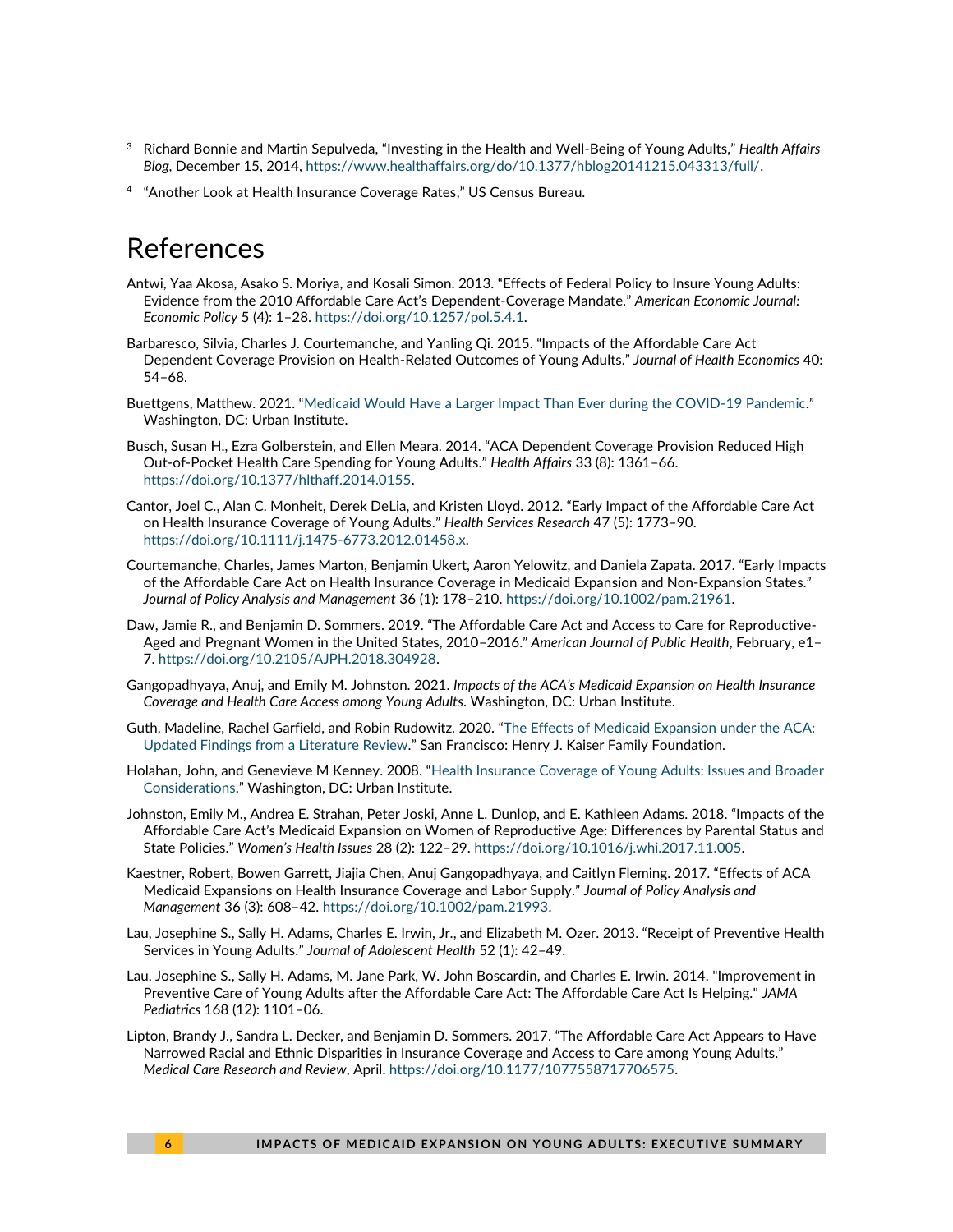- McMorrow, Stacey, Jason A. Gates, Sharon K. Long, and Genevieve M. Kenney. 2017. "Medicaid Expansion Increased Coverage, Improved Affordability, and Reduced Psychological Distress for Low-Income Parents." *Health Affairs* 36 (5): 808–18[. https://doi.org/10.1377/hlthaff.2016.1650.](https://doi.org/10.1377/hlthaff.2016.1650)
- McMorrow, Stacey, Genevieve M. Kenney, Sharon K. Long, and Nathaniel Anderson. 2015. "Uninsurance among Young Adults Continues to Decline, Particularly in Medicaid Expansion States." *Health Affairs* 34 (4): 616–20. [https://doi.org/10.1377/hlthaff.2015.0044.](https://doi.org/10.1377/hlthaff.2015.0044)
- Miller, Sarah, and Laura R. Wherry. 2019. "Four Years Later: Insurance Coverage and Access to Care Continue to Diverge between ACA Medicaid Expansion and Non-Expansion States." *AEA Papers and Proceedings* 109 (May): 327–33. [https://doi.org/10.1257/pandp.20191046.](https://doi.org/10.1257/pandp.20191046)
- Simon, Kosali, Aparna Soni, and John Cawley. 2017. "The Impact of Health Insurance on Preventive Care and Health Behaviors: Evidence from the First Two Years of the ACA Medicaid Expansions." *Journal of Policy Analysis and Management* 36 (2): 390–417[. https://doi.org/10.1002/pam.21972.](https://doi.org/10.1002/pam.21972)
- Sommers, Benjamin D., Thomas Buchmueller, Sandra L. Decker, Colleen Carey, and Richard Kronick. 2013. "The Affordable Care Act Has Led To Significant Gains In Health Insurance and Access to Care for Young Adults." *Health Affairs* 32 (1): 165–74[. https://doi.org/10.1377/hlthaff.2012.0552.](https://doi.org/10.1377/hlthaff.2012.0552)
- Sommers, Benjamin D., and Richard Kronick. 2012. "The Affordable Care Act and Insurance Coverage for Young Adults." *JAMA* 307 (9): 913–14[. https://doi.org/10.1001/jama.307.9.913.](https://doi.org/10.1001/jama.307.9.913)
- Wallace, Jacob, and Benjamin D. Sommers. 2015. "Effect of Dependent Coverage Expansion of the Affordable Care Act on Health and Access to Care for Young Adults." *JAMA Pediatrics* 169 (5): 495–97.

#### About the Authors

**Anuj Gangopadhyaya** is a senior research associate in the Health Policy Center at the Urban Institute. His primary research investigates links between health and human capital. His research focuses on the impact of safety net programs on health/wellbeing, family income, and education achievement outcomes for children in low-income families.

**Emily M. Johnston** is a senior research associate in the Health Policy Center, where she studies health insurance coverage, access to care, Medicaid, reproductive health, and maternal and infant health. Her research focuses on the effects of state and federal policies on the health and well-being of women and families.